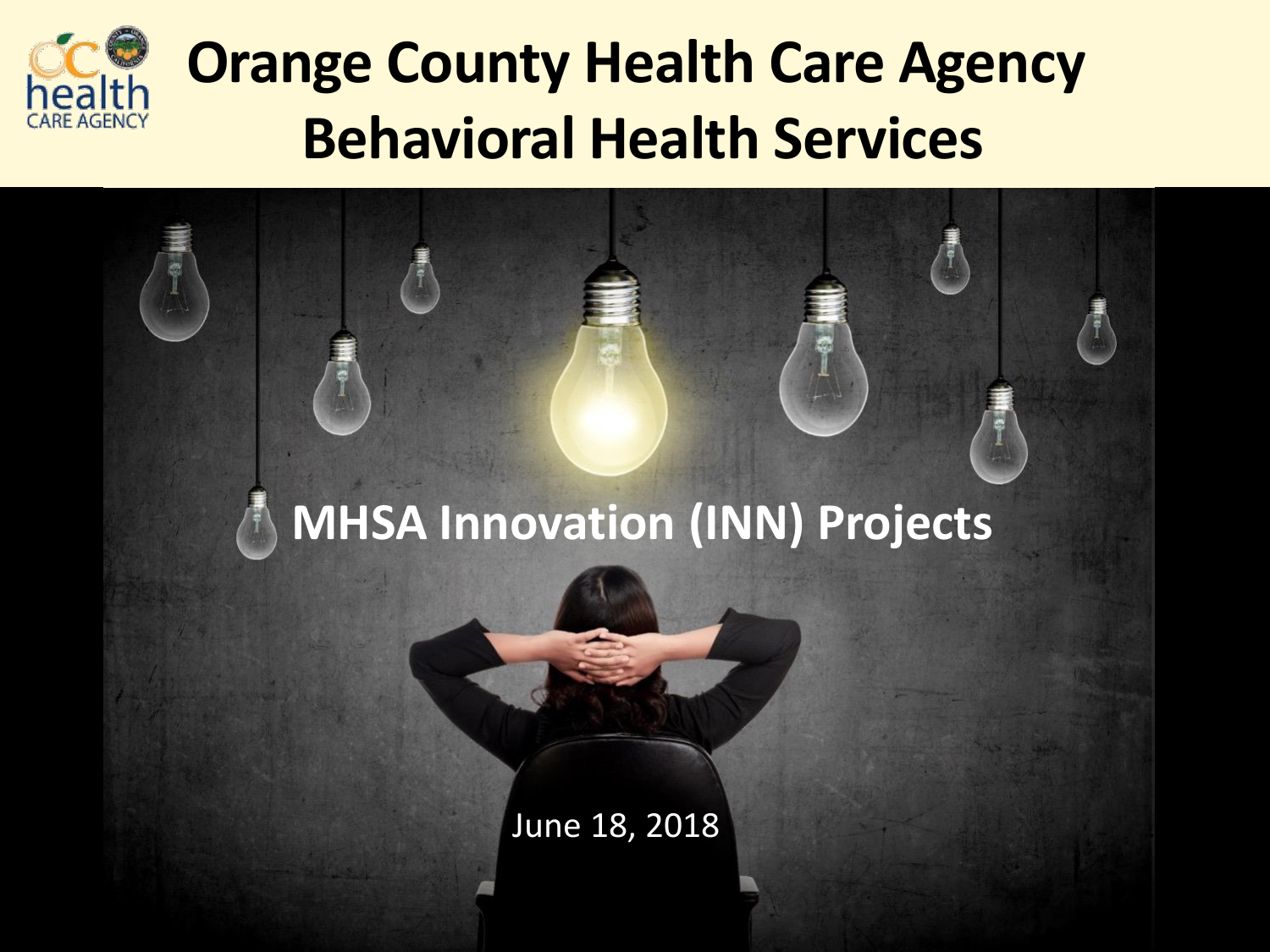

- **INN Idea Generation website launched May 2018**
- **Allows for ongoing submission of project ideas**
- **Viable ideas submitted before June 8 may be posted for use of AB 114 reverted INN funds** 
	- o **INN Staff is currently reviewing submissions**
	- o **Questions and comments will be posted on the Community Forum page**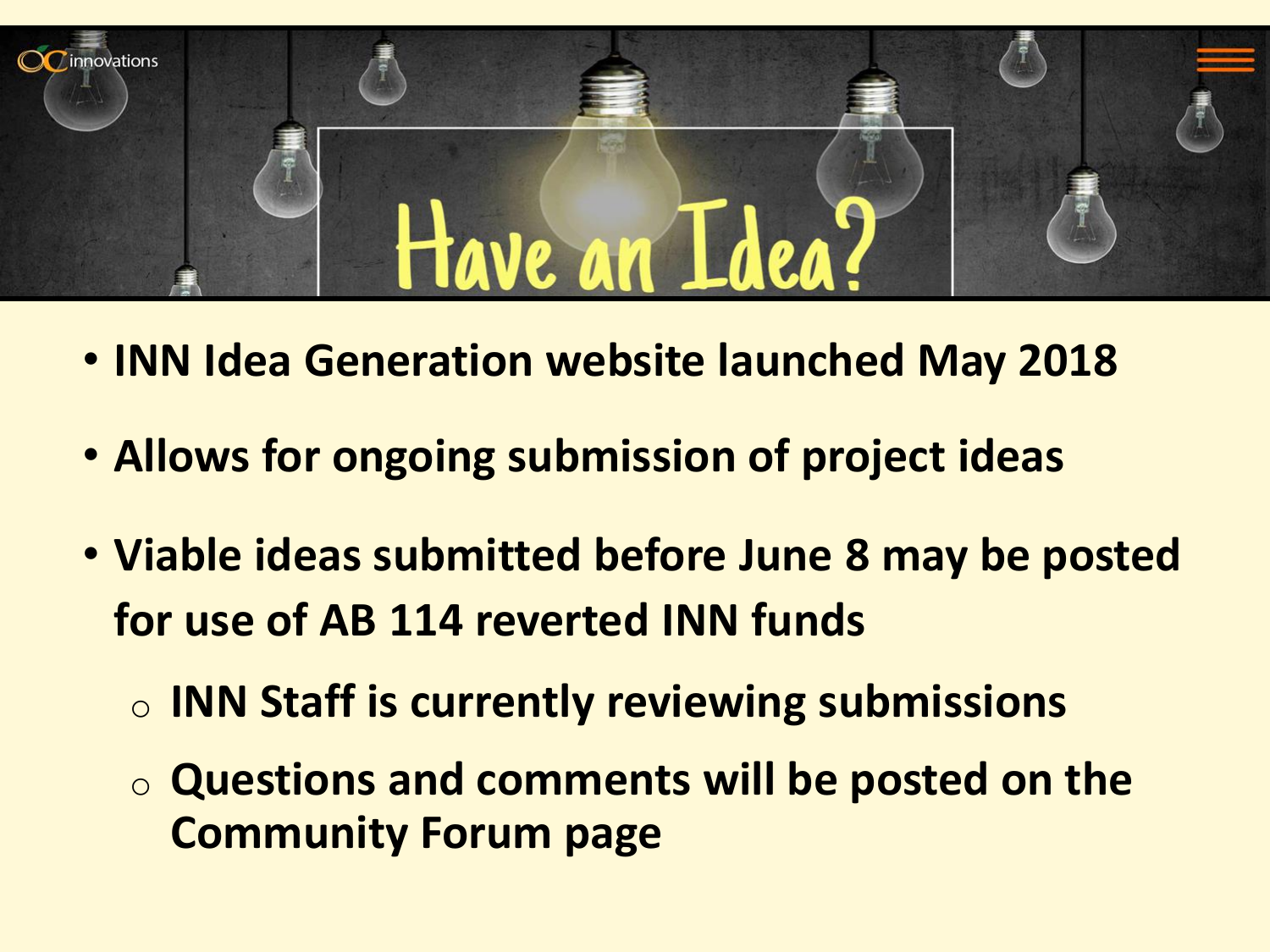# **Submission Process and Helpful Tips**

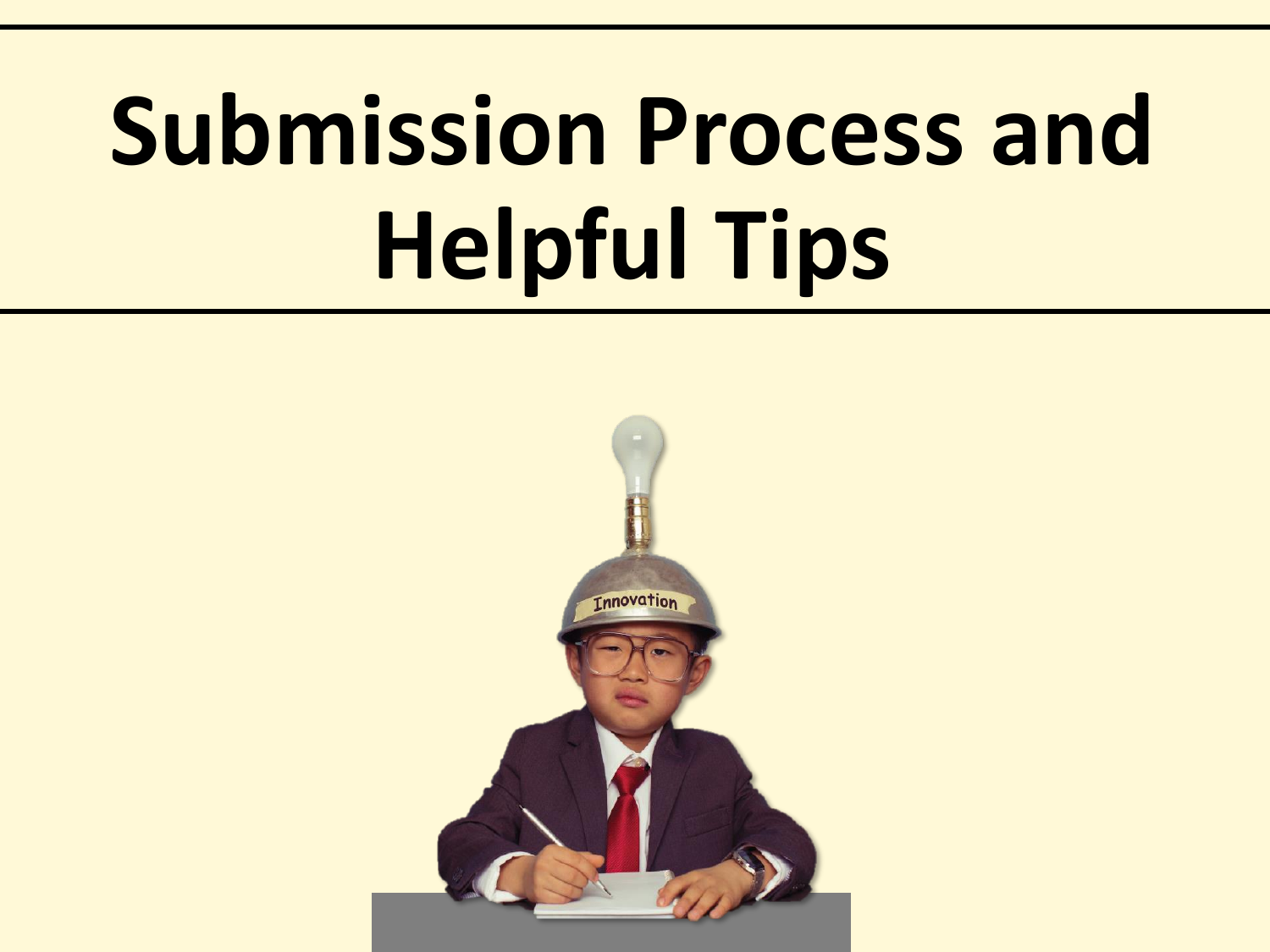## **What is the problem that needs to be addressed? Please describe how it is related to mental health.**



- **Clearly state how the idea relates to mental health**
- **Avoid ideas that solely fill a need or build capacity**
- **Consider ideas that change existing practices**
- **Focus on learning something new or system changes**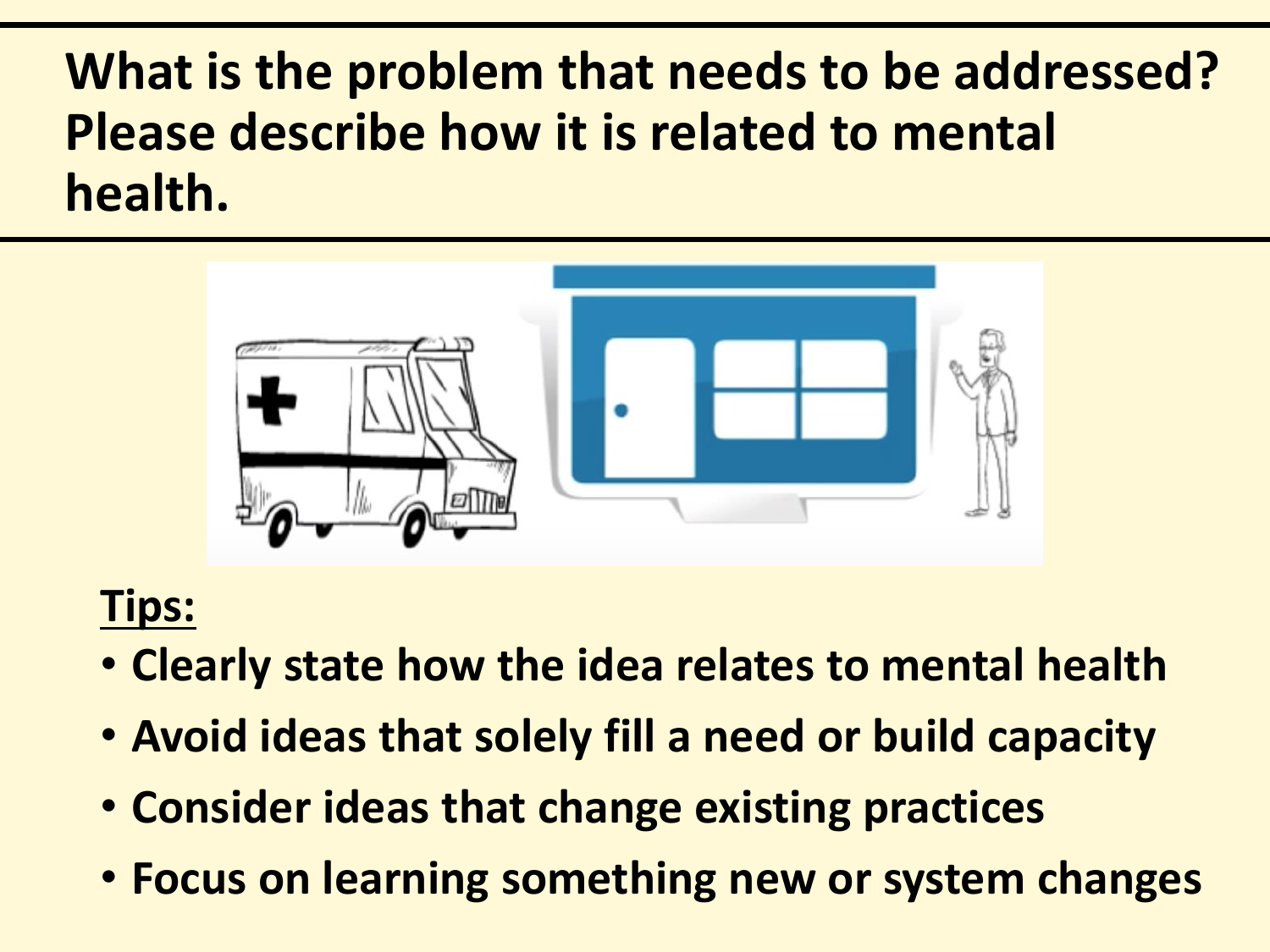## **What is currently being done to resolve this problem in our county and throughout the U.S.?**



- **Search the internet using keywords from the idea**
- **Check the OC MHSA Plan for similar programs**
- **Use the INN Regulations as a guide**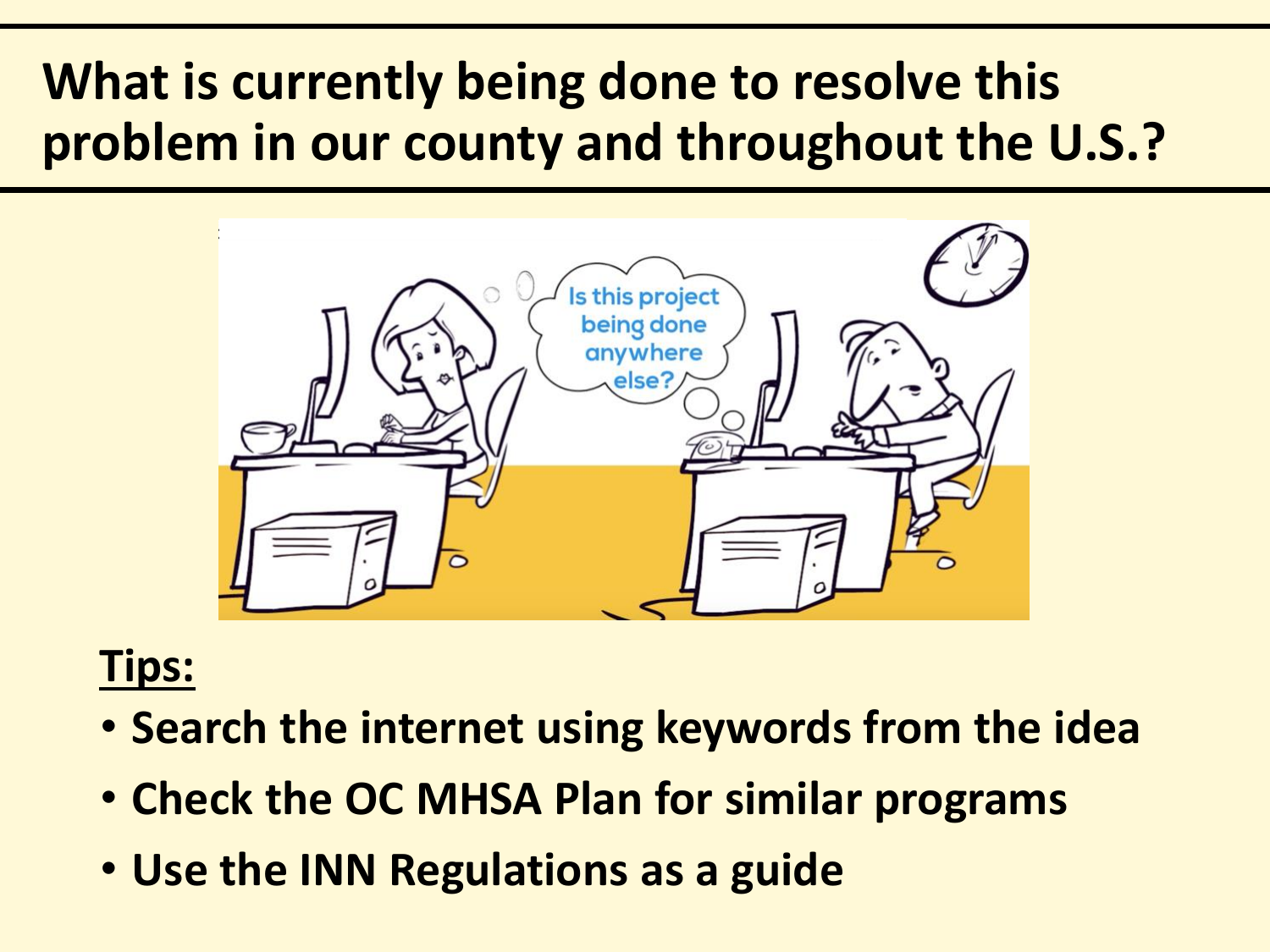### **What is the project idea?**



- **Provide a brief, clear description**
- **Clearly state the target population and services**
- **Identify possible data/outcomes to be collected**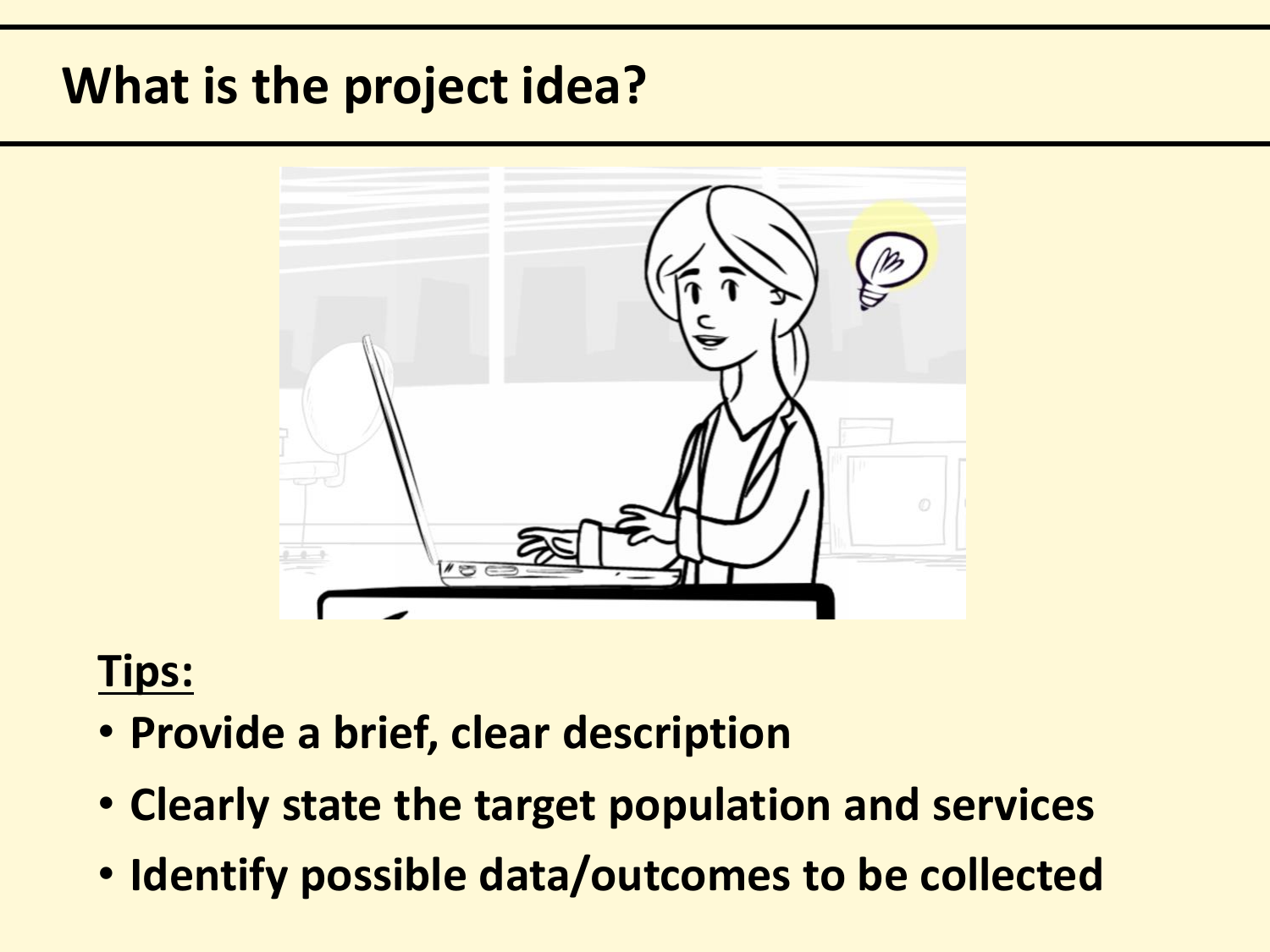## **What is new or different about this project idea?**



- **State what is unique or different about the idea**
- **Describe how the project contributes to learning**
- **Refer to the INN Regulations for guidance**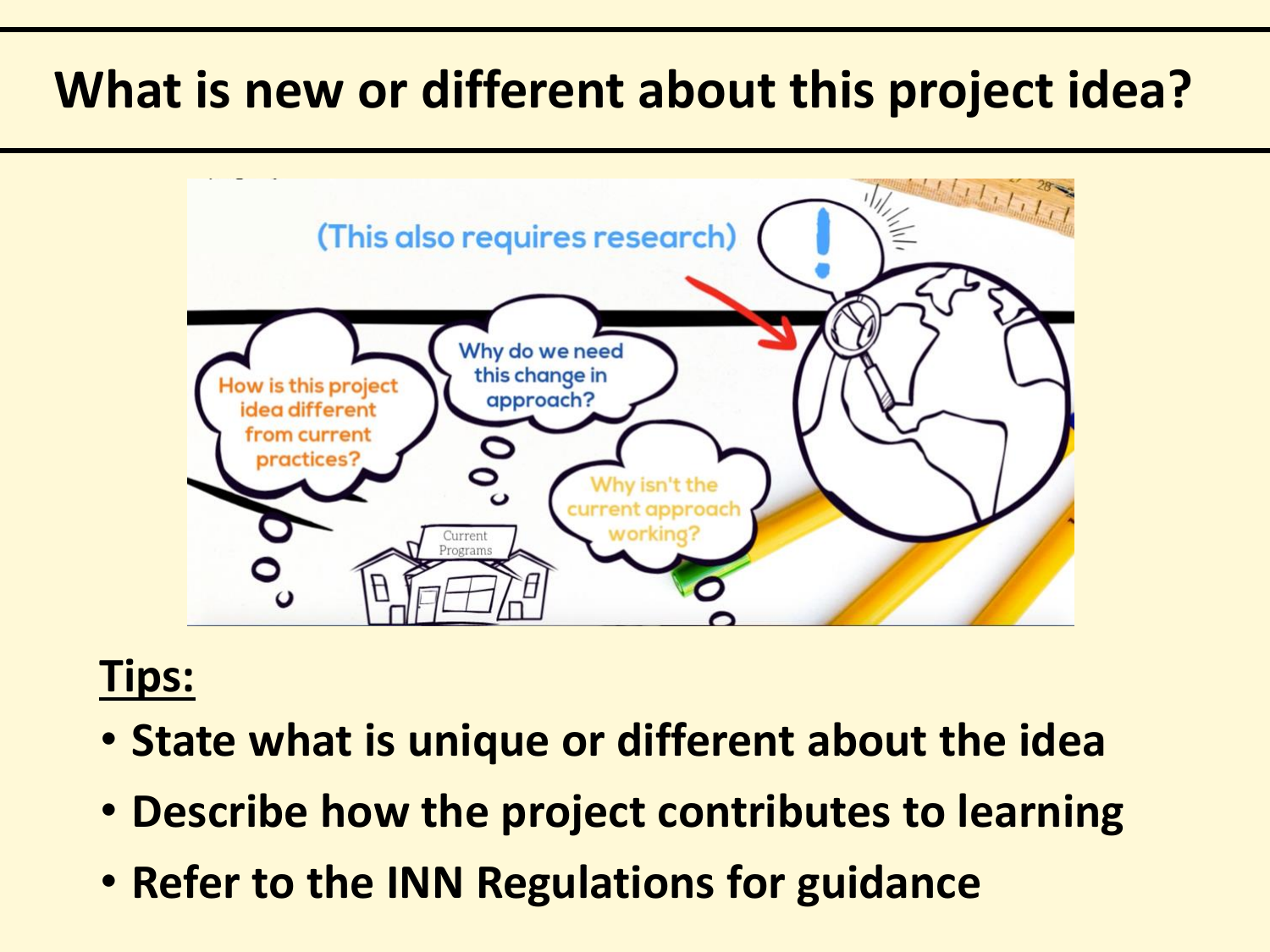## **Why is this a concern for OC? What can OC and other counties learn from this project?**





- **Provide a brief description**
- **Clearly state the project goals**
- **Clearly list the learning questions**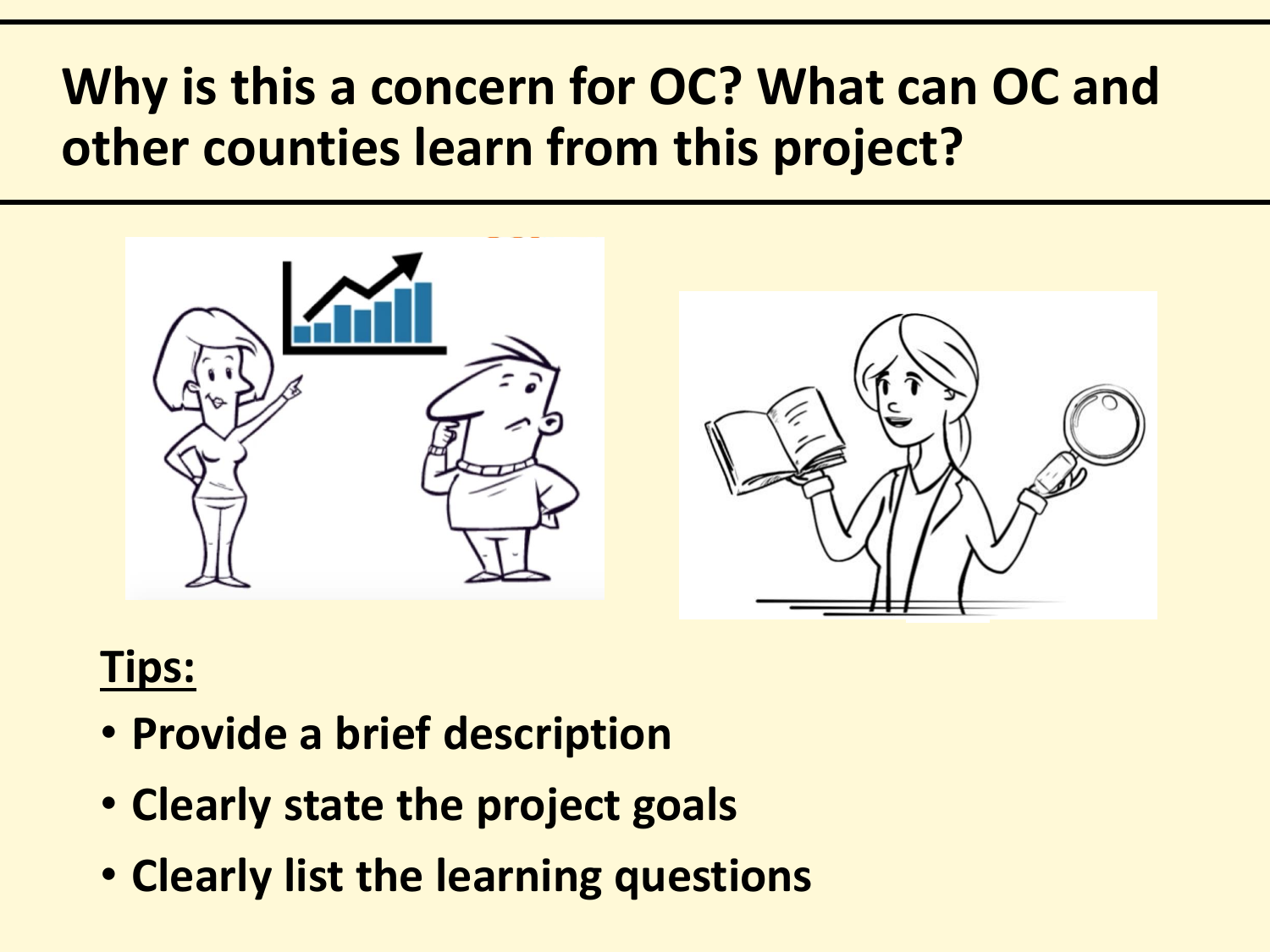# **Current Project Opportunity**

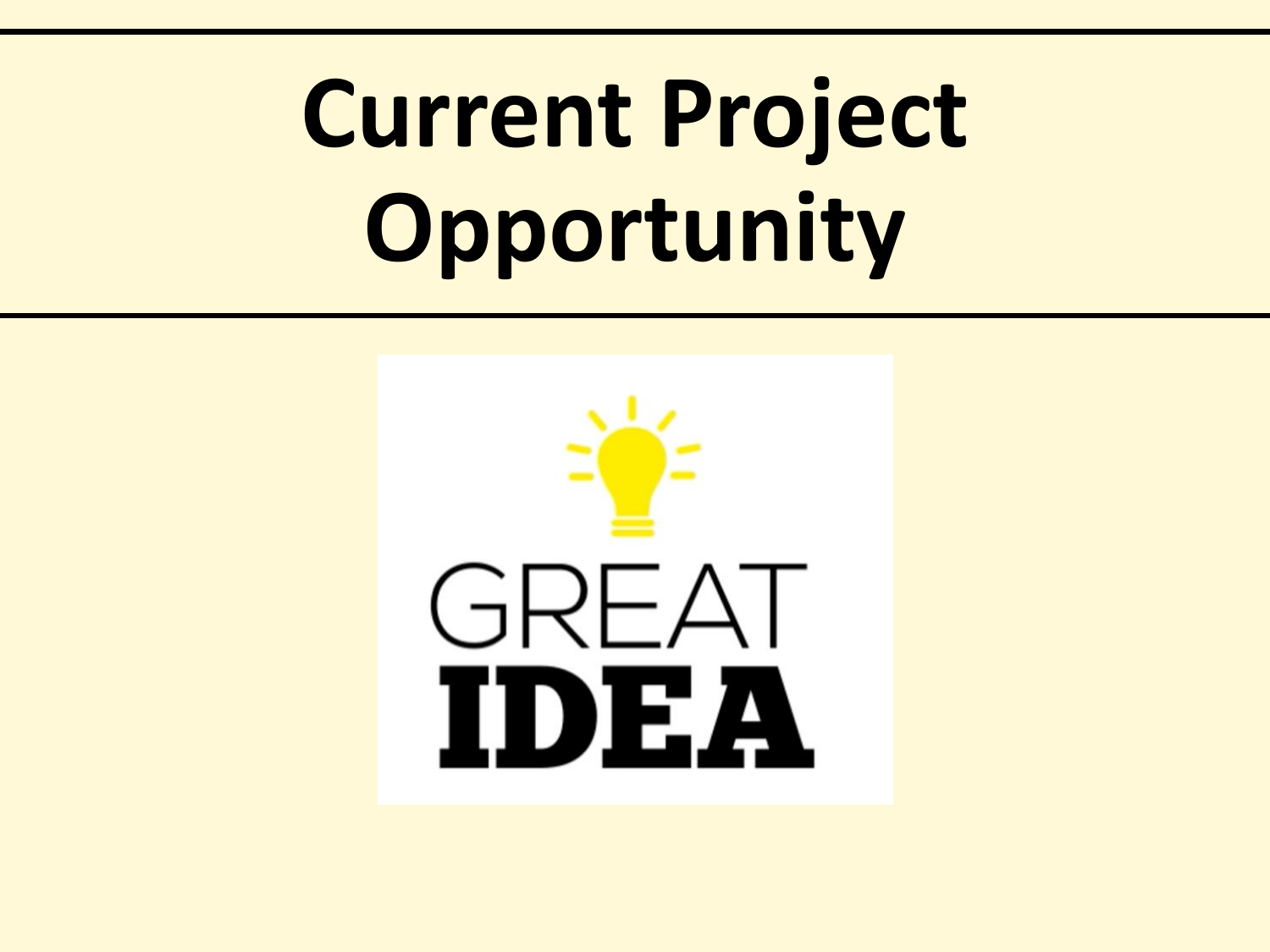## **Early Psychosis (EP) Collaborative Evaluation**



#### **Project Description:**

- **Collaborative INN project led by UC Davis**
- **Goal: Assess program and cost-effectiveness of EP programs across the state**
- **Estimated Budget: OC will request up to \$2.5M**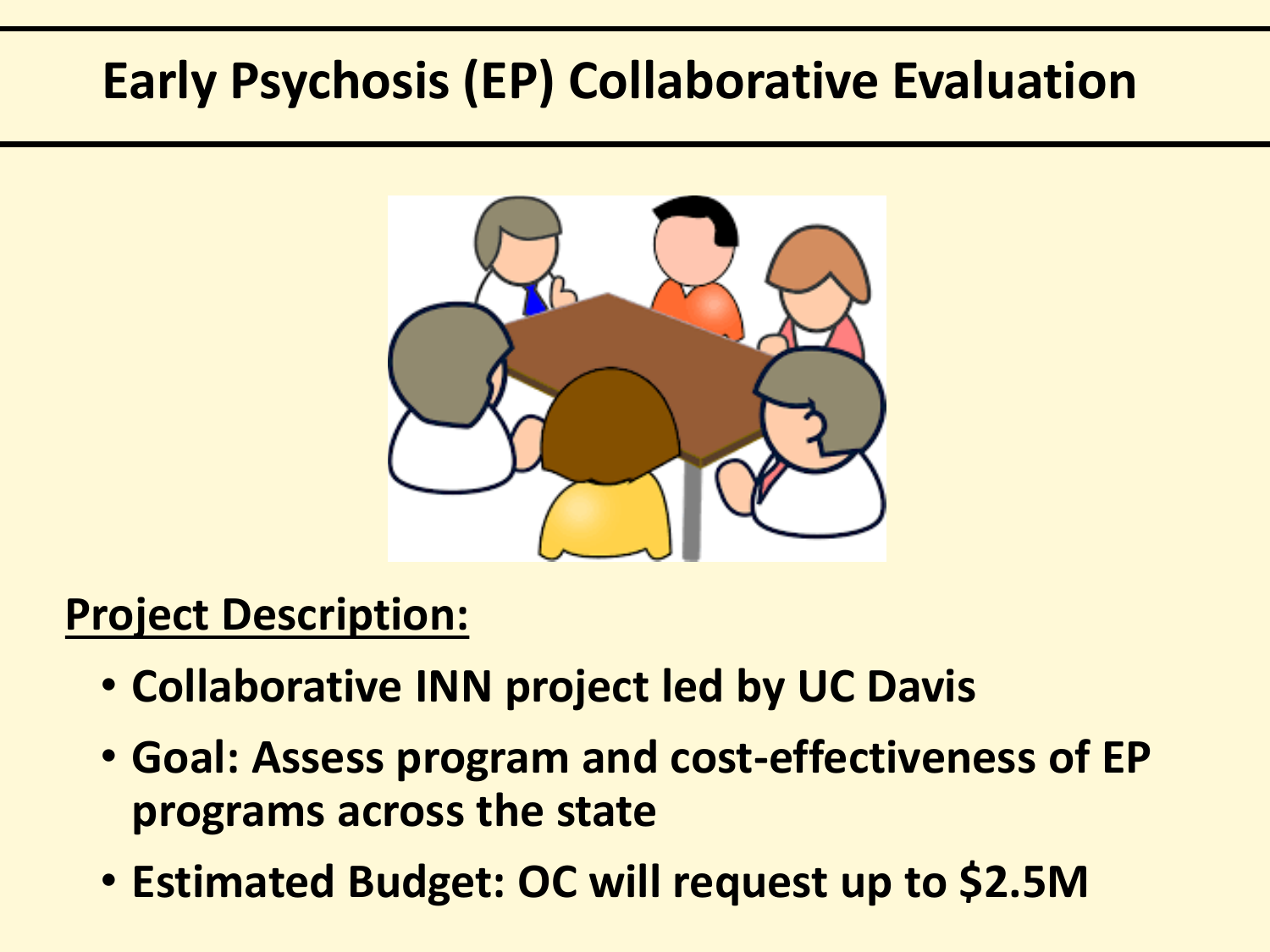## **EP Project: Implementation Plan and Goals**



Client and/or family enters data on relevant questionnaires or survey tools into appbased platform at baseline and then regular follow up

Clinician and/or MD can visualize responses on webbased portal for the individual over the course of treatment and share that data with the client during session.

Program management can visualize summary of responses on portal for:

- All clients in clinic
- In relation to other programs in CA

Administrator level allows access to deidentified data across all clinics on the app for analysis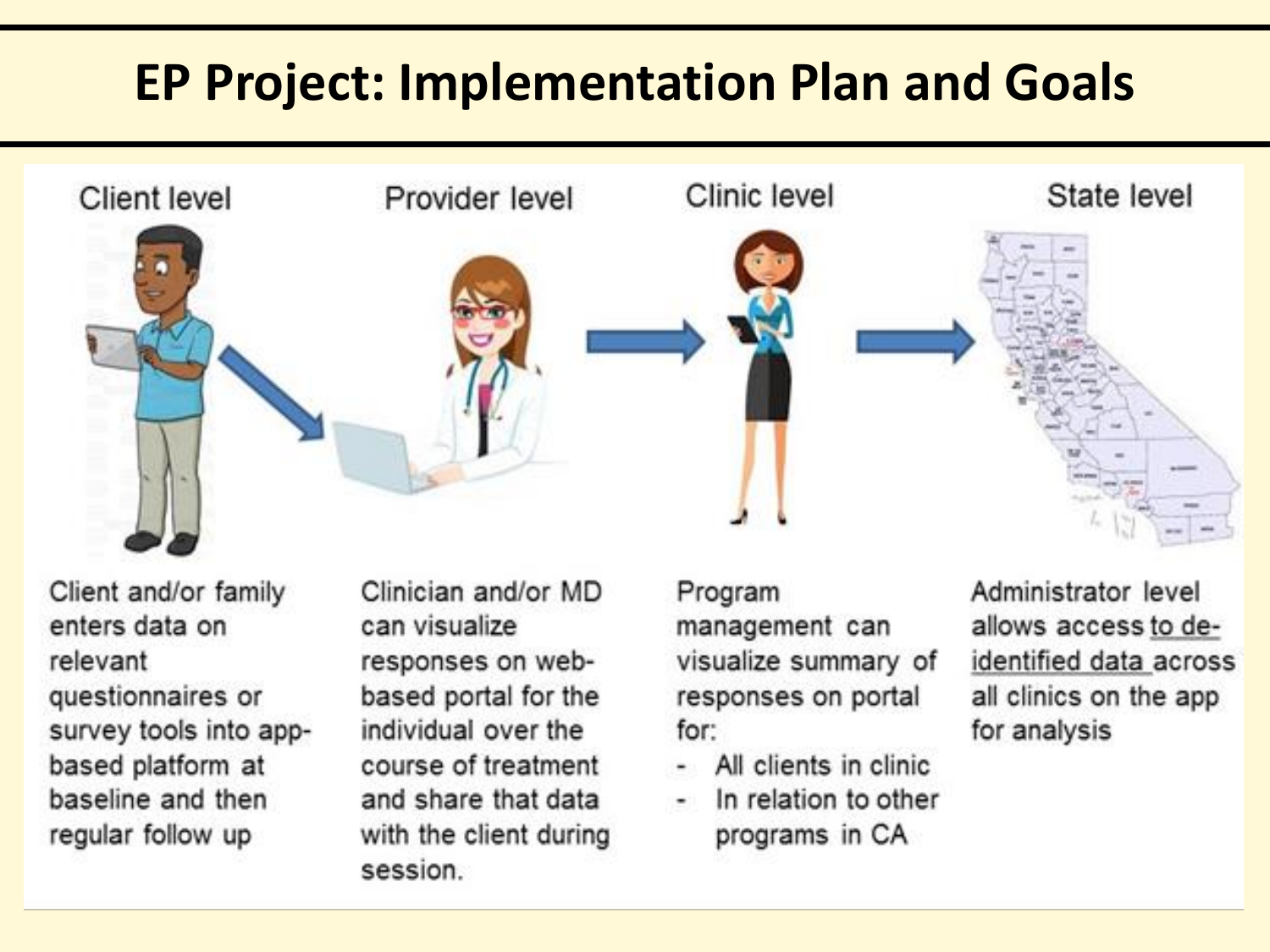## **Approve plan to join Statewide Early Psychosis Learning Health Care Network Innovation Plan**